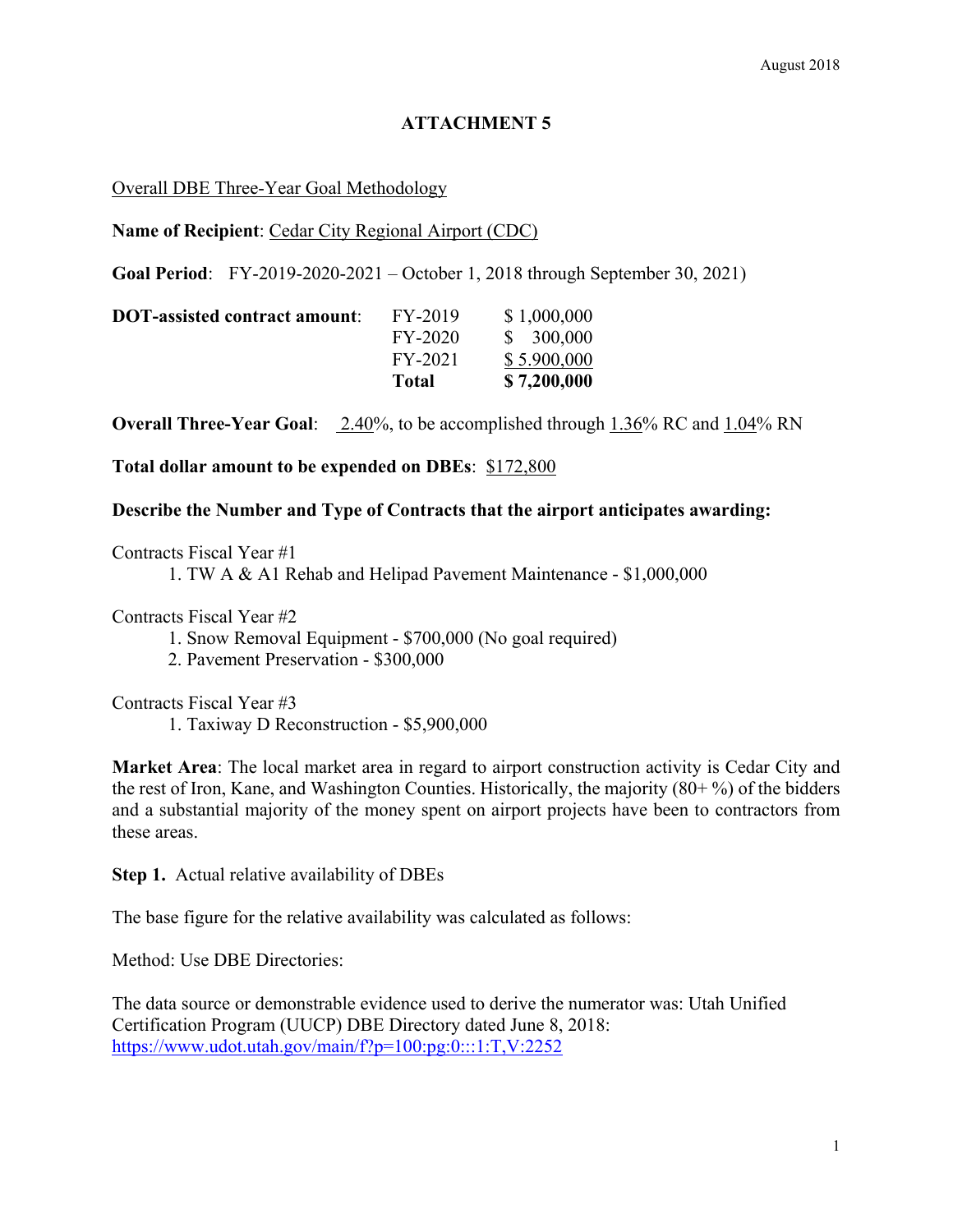The data source or demonstrable evidence used to derive the denominator was: Census Bureau Data https://factfinder.census.gov/faces/nav/jsf/pages/searchresults.xhtml?refresh=t

| Contract<br>Name                                                                           | Trade<br>Description            | <b>NAICS</b> Description                         | <b>NAICS</b> | Trade $(\$\)$ Census |              | <b>UUCP</b><br><b>DBE</b><br>Directory | <b>DBE</b><br>(%)<br>$(=\!\mathrm{G/F})$ | DBE(S)<br>$(=E*H)$ |
|--------------------------------------------------------------------------------------------|---------------------------------|--------------------------------------------------|--------------|----------------------|--------------|----------------------------------------|------------------------------------------|--------------------|
| Contract #1<br>Taxiway A &<br>A1<br>Rehabilitation<br>& Helipad<br>Pavement<br>Maintenance | Airport<br>Construction         | Highway, Street, &<br><b>Bridge Construction</b> | 237310       | \$655,000            | 13           | $\overline{2}$                         | 15.38%                                   | \$100,769          |
|                                                                                            | Runway &<br>Taxiway<br>Lighting | <b>Electrical Construction</b>                   | 238210       | \$75,000             | 64           | $\theta$                               | $0.00\%$                                 | \$0                |
|                                                                                            | Dump Trucking                   | Specialized Freight<br>Hauling                   | 484220       | \$50,000             | 34           | $\theta$                               | $0.00\%$                                 | \$0                |
|                                                                                            | Engineering<br>Services         | <b>Engineering Services</b>                      | 541330       | \$200,000            | 55           | 1                                      | 1.82%                                    | \$3,636            |
|                                                                                            | Surveying                       | Surveying & Mapping                              | 541370       | \$10,000             | 5            | $\theta$                               | $0.00\%$                                 | \$0                |
|                                                                                            | Geotechnical<br>Testing         | Geotechnical Testing                             | 541380       | \$10,000             | $\mathbf{1}$ | $\boldsymbol{0}$                       | $0.00\%$                                 | \$0                |
| TOTAL FY2019                                                                               |                                 |                                                  | \$1,000,000  | 172                  | 3            | 1.74%                                  | \$104,406                                |                    |

# **FY 2019**

# **FY 2020**

| Contract<br>Name                         | Trade<br>Description               | <b>NAICS</b> Description                         | <b>NAICS</b> | Trade $(\$\)$ Census |          | <b>UUCP</b><br><b>DBE</b><br>Directory | <b>DBE</b><br>$(\%)$<br>$=$ G/F) | DBE(S)<br>$(=E*H)$ |
|------------------------------------------|------------------------------------|--------------------------------------------------|--------------|----------------------|----------|----------------------------------------|----------------------------------|--------------------|
| Contract $#1$<br>Pavement<br>Maintenance | Airport<br>Pavement<br>Maintenance | Highway, Street, &<br><b>Bridge Construction</b> | 237310       | \$222,000            | 13       | 2                                      | 15.38%                           | \$34,154           |
|                                          | Engineering<br>Services            | <b>Engineering Services</b>                      | 541330       | \$75,000             | 55       |                                        | 1.82%                            | \$1,364            |
|                                          | Surveying                          | Surveying & Mapping                              | 541370       | \$3,000              | 5        | 0                                      | $0.00\%$                         | \$0                |
| TOTAL FY2020                             | \$300,000                          | 73                                               | 3            | 4.11%                | \$35,517 |                                        |                                  |                    |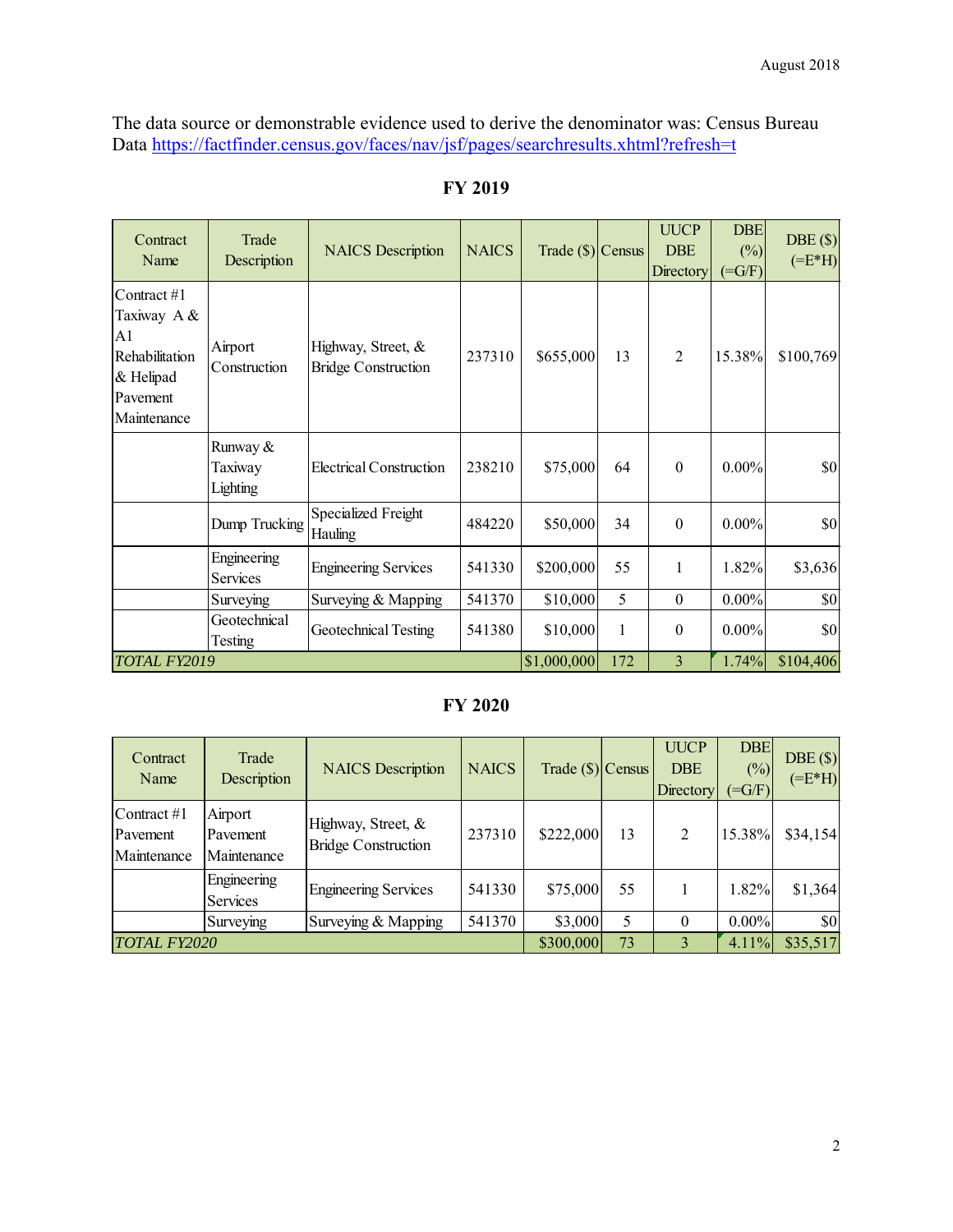| Contract<br>Name                             | Trade<br>Description            | <b>NAICS</b> Description                         | <b>NAICS</b> | Trade $(\$\)$ Census |           | <b>UUCP</b><br><b>DBE</b><br>Directory | <b>DBE</b><br>(%)<br>$=\text{G/F}$ | DBE(S)<br>$(=E*H)$ |
|----------------------------------------------|---------------------------------|--------------------------------------------------|--------------|----------------------|-----------|----------------------------------------|------------------------------------|--------------------|
| Contract $#1$<br>Taxiway D<br>Reconstruction | Airport<br>Construction         | Highway, Street, &<br><b>Bridge Construction</b> | 237310       | \$3,705,000          | 13        | $\overline{2}$                         | 15.38%                             | \$570,000          |
|                                              | Runway &<br>Taxiway<br>Lighting | Electrical Construction                          | 238210       | \$350,000            | 64        | $\theta$                               | $0.00\%$                           | 30                 |
|                                              | Dump Trucking                   | Specialized Freight<br>Hauling                   | 484220       | \$295,000            | 34        | $\theta$                               | $0.00\%$                           | 30                 |
|                                              | Engineering<br><b>Services</b>  | <b>Engineering Services</b>                      | 541330       | \$1,300,000          | 55        | 1                                      | 1.82%                              | \$23,636           |
|                                              | Surveying                       | Surveying & Mapping                              | 541370       | \$150,000            | 5         | $\theta$                               | $0.00\%$                           | \$0                |
|                                              | Geotechnical<br>Testing         | Geotechnical Testing                             | 541380       | \$100,000            | 1         | $\theta$                               | $0.00\%$                           | \$0                |
| TOTAL FY2021                                 | \$5,900,000                     | 172                                              | 3            | 1.74%                | \$593,636 |                                        |                                    |                    |

Dividing the total number of DBEs by the total number of All Firms gives a base DBE availability figure for each contract. The availability figures for all contracts were then combined and averaged to provide the basis for the three-year overall goal.

The base goal projections are as follows:

- Fiscal Year  $#1 1.74\%$
- Fiscal Year  $#2 4.11\%$
- Fiscal Year  $#3 1.74\%$

Average of weighted availability:  $(1.74\% + 4.11\% + 1.74\%)/3 = 2.53\%$ 

Base of DBE Goal: 2.53%

#### **Step 2: Adjustments to Step 1 base figure**

After calculating a base figure of the relative availability of DBEs, evidence was examined to determine what, if any, adjustment to the base figure was needed in order to arrive at the overall goal.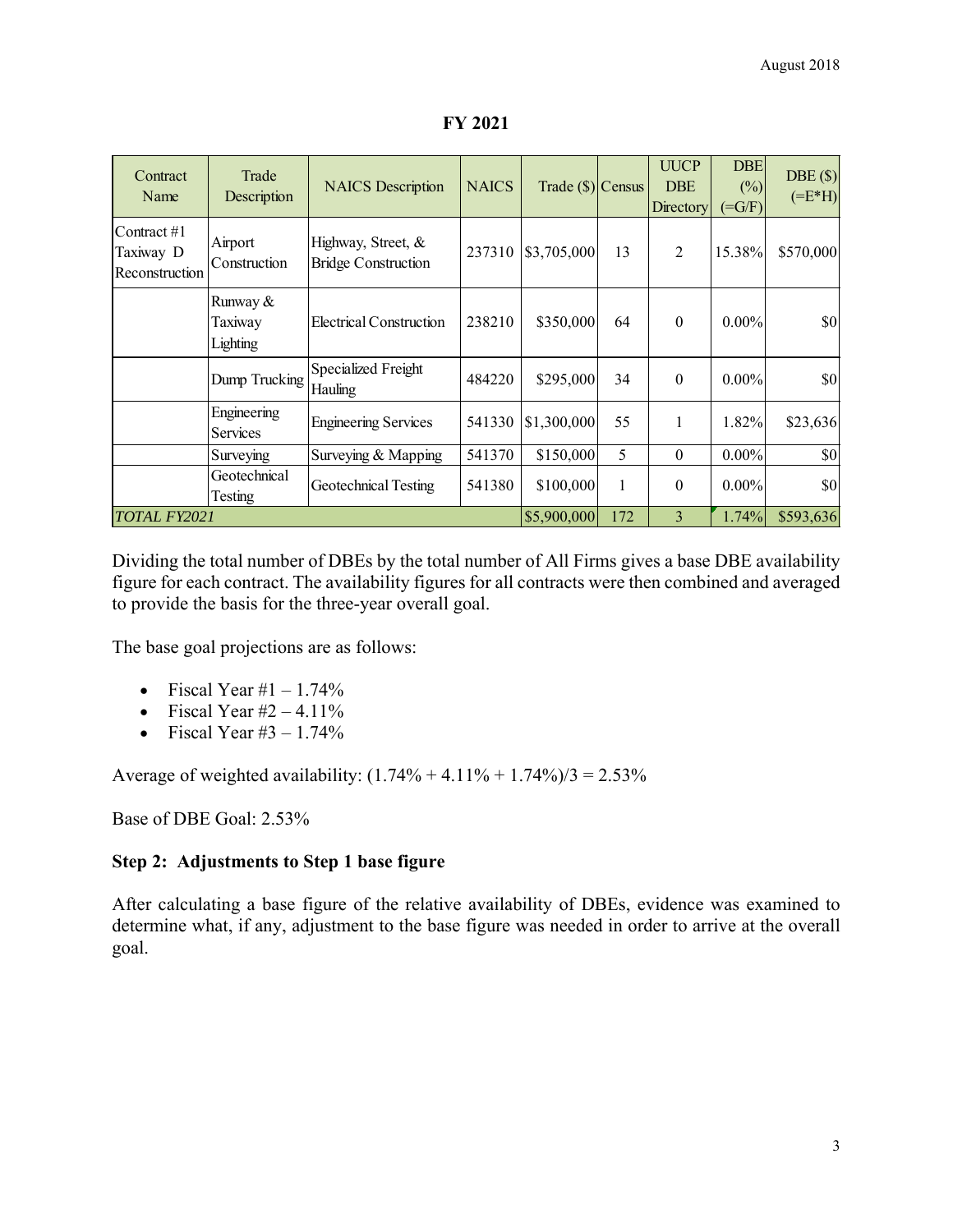| FY | AIP# | <b>Total Grant</b> | <b>DBE</b> Goals |           |       |      | Accomplishments |       |                         |
|----|------|--------------------|------------------|-----------|-------|------|-----------------|-------|-------------------------|
|    |      | \$ Amount          | RC               | <b>RN</b> | Total | RC   | <b>RN</b>       | Total | Type of work            |
| 12 | 27   | \$392,093          | 0.62             | 0.0       | 0.62  | 0.62 | 0.12            | 0.74  | Trucking                |
| 14 | 28   | \$850,000          | 1.63             | 0.0       | 1.63  | 1.63 | 1.75            | 3.38  | Painting &<br>Surveying |
| 16 | 31   | \$895,895          | 0.0              | 0.84      | 0.84  | 0.00 | 2.28            | 2.28  | Painting                |
| 17 | 32   | \$1,231,184        | 0.0              | 0.84      | 0.84  | 0.0  | 0.0             | 0.0   |                         |

#### Past History Participation

Arranging this historical data from low to high, (0.74%, 2.28%, 3.38%) the median is 2.28%.

Step 1 Base averaged with historical median:  $(2.53\% + 2.28\%)/2 = 2.40\%$ 

To arrive at an overall goal, the Step 1 base figure was added to the Step 2 adjustment figure and the total was averaged, arriving at an overall goal of 2.40%. Cedar City Regional Airport believes this adjusted goal accurately reflects DBE participation that can be achieved for the type(s) of work being awarded during this three-year period.

Furthermore, there are no applicable disparity studies for the local market area or recent legal case information from the relevant jurisdictions to show evidence of barriers to entry or competitiveness of DBEs in the market area that is sufficient to warrant making an adjustment to the base goal.

## **Breakout of Estimated "Race and Gender Neutral" (RN) and "Race and Gender Conscious" (RC) Participation**.

Cedar City Regional Airport will meet the maximum feasible portion of the overall goal by using RN means of facilitating DBE participation. Arranging solicitations, times for the presentation of bids, quantities, specifications, and delivery schedules in ways that facilitates DBE, and other small businesses, participation;

- 1. Providing assistance in overcoming limitations such as inability to obtain bonding or financing;
- 2. Providing technical assistance and other services thru the SBDC, AGC, and PTAC;
- 3. Carrying out information and communications programs on contracting procedures and specific contract opportunities;
- 4. Implementing a supportive services program to develop and improve immediate and long-term business management, record keeping, and financial and accounting capability for DBEs and other small businesses;
- 5. Providing services to help DBEs and other small businesses improve long-term development, increase opportunities to participate in a variety of kinds of work, handle increasingly significant projects, and achieve eventual self-sufficiency;
- 6. Establishing a program to assist new, start-up firms, particularly in fields in which DBE participation has historically been low;
- 7. Ensuring distribution of DBE directory, through print and electronic means, to the widest feasible universe of potential prime contractors; and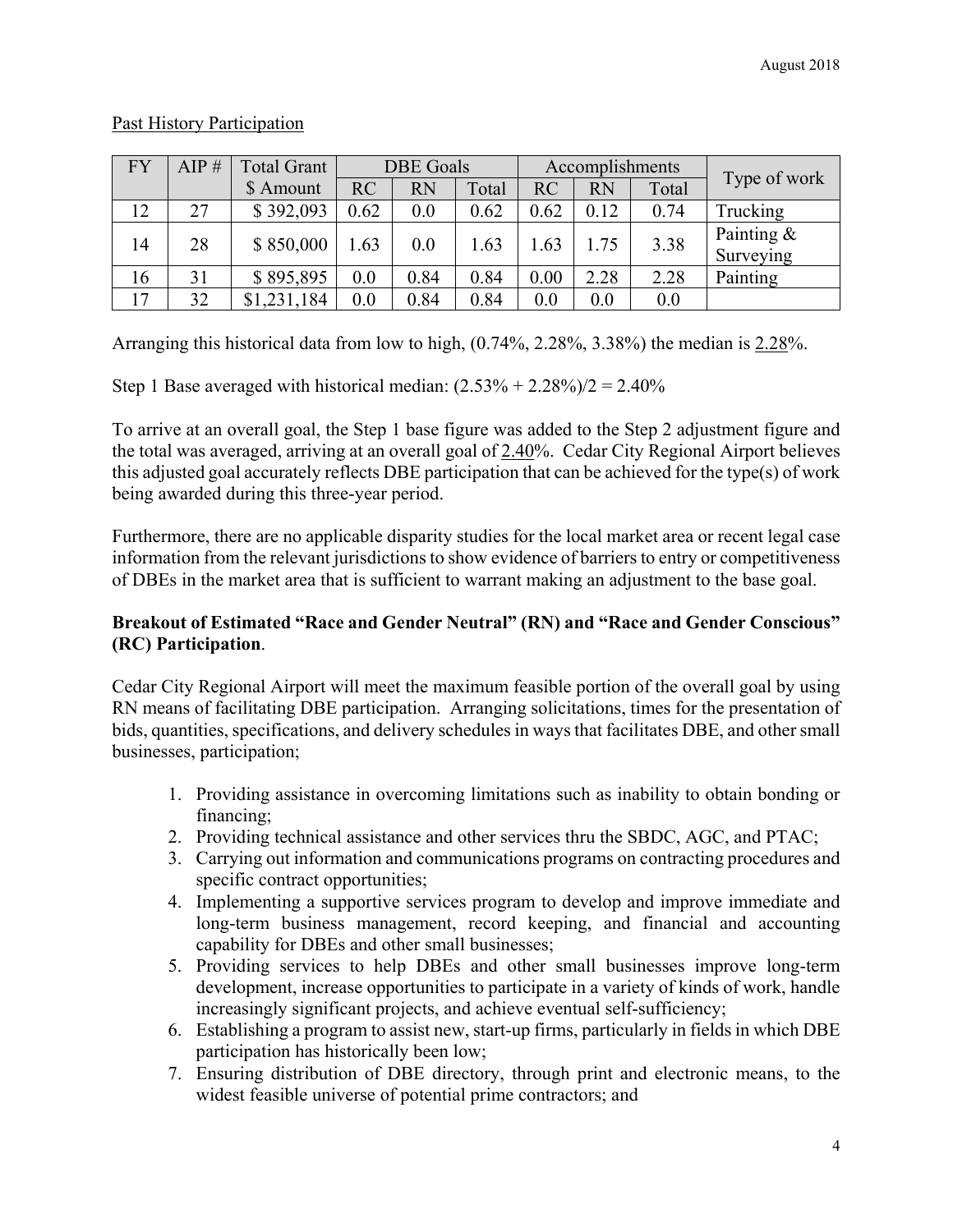8. Assist DBEs and other small businesses, to develop their capability to utilize emerging technology and conduct business through electronic media.

Cedar City Regional Airport estimates that in meeting the established overall goal of 2.40%, it will obtain 1.04% from RN participation and 1.36% through RC measures.

This breakout is based on:

a) In previous years, the Cedar City Regional Airport accomplishments exceeded the goal by an average of 1.04%, which may be construed as evidence of race-neutral participation. Therefore, 1.04% of the 2.40% goal is expected through race-neutral means and the remaining 1.36% is to be obtained by race-conscious measures.

Cedar City Regional Airport will adjust the estimated breakout of RN and RC DBE participation as needed to reflect actual DBE participation and track and report RN and RC participation separately. For reporting purposes, RN DBE participation includes, but is not necessarily limited to the following: DBE participation through a prime contract obtained through customary competitive procurement procedures; DBE participation through a subcontract on a prime contract that does not carry a DBE goal, DBE participation on a prime contract exceeding a contract goal, and DBE participation through a subcontract from a prime contractor that did not consider a firm's DBE status in making the award.

# **PUBLIC PARTICIPATION**

## **Consultation**:

Cedar City Regional Airport submits its overall DBE three-year goal to DOT on August 1 as required by the set schedule.

In establishing the overall goal, Cedar City Regional Airport provided for consultation and publication. This process included consultation with minority, women's, and general contractor groups, community organizations, and other officials or organizations which could be expected to have information concerning the availability of disadvantaged and non-disadvantaged businesses, the effects of discrimination on opportunities for DBEs, and the Cedar City Regional Airport's efforts to establish a level playing field for the participation of DBEs. The consultation included a scheduled, direct, interactive exchange with as many interested stakeholders as possible focused on obtaining information relevant to the goal setting process and was conducted before the goal methodology was submitted to the operating administration for review. Details of the consultation are as follows.

The consultation engaged in was a teleconference*,* which was held on June 27, 2018 at 11:30 a.m.

The following comments were received during the course of the consultation: there was a good discussion with the AGC as to how to encourage contractors to become DBEs.